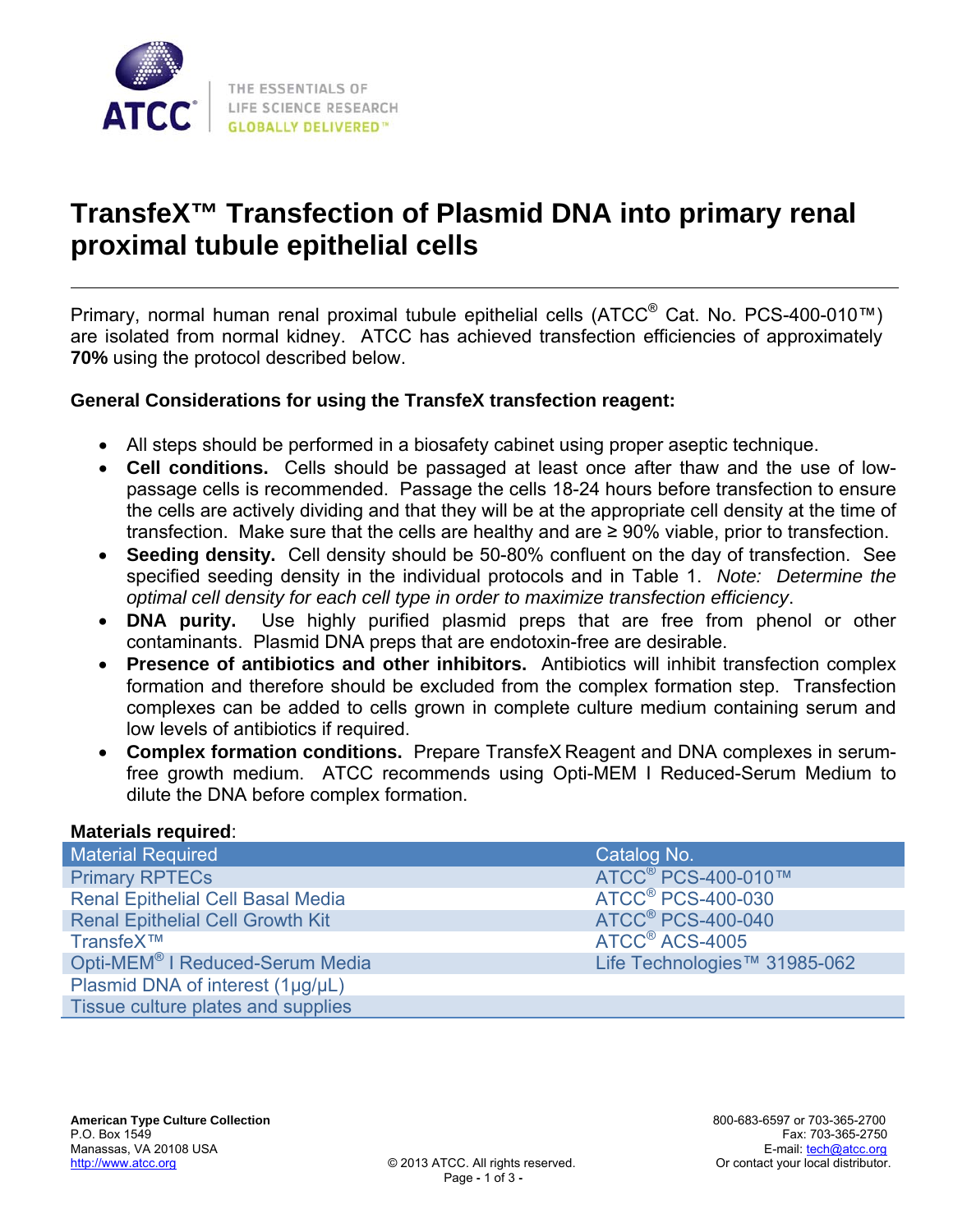

# **Protocol:**

The following protocol describes how to transfect plasmid DNA into primary RPTECs using the TransfeX Reagent in **a single well of a 12 well plate.** The reaction may be scaled up as needed. Please refer to Table 1 for recommended reaction conditions for other dish or plate sizes.

# **A. Preparation of the cells for transfection**

The day before transfection:

- 1. Count and measure cells for density and viability.
- 2. Plate **50,000** cells per well in complete growth medium (**Renal Epithelial Cell Basal Media supplemented with the Renal Epithelial Cell Growth Kit**). Cell density should be **60-80%** confluent on the day of transfection.
- 3. Incubate cells overnight at **37°C** with **5% CO2**.

The day of transfection:

- 1. Remove old media.
- 2. Replace old media with fresh complete growth media (excluding Heparin Sulfate) to a total volume of 1.0 mL/well.

### **B. Preparation of the DNA:TransfeX transfection complexes**

- 1. Warm TransfeX, plasmid DNA, and Opti-MEM I Reduced-Serum Medium to room temperature and vortex gently to mix.
- 2. Pipette **100 µL** Opti-MEM I Reduced-Serum Medium into a sterile microcentrifuge tube.
- 3. Add **1.0 µL** (1.0 µg/µL) plasmid DNA.
- 4. Mix thoroughly with gently pipetting.
- *5.* Add **1.0 µL** TransfeX Reagent to the diluted DNA mixture. *Note: Do not let the pipette tip or the reagent come into contact with the sides of the plastic tube.*
- 6. Mix TransfeX:DNA complexes thoroughly using either a vortex or by pipetting briefly.
- 7. Collect contents at bottom of the tube using a mini-centrifuge.
- 8. Incubate TransfeX:DNA complexes at room temperature for 15 minutes.

## **C. Addition of DNA:TransfeX transfection complexes to the cells**

- 1. Distribute the complexes to the cells by adding the complexes drop-wise to different areas of the wells.
- 2. Gently rock the culture vessel back and forth and from side to side to evenly distribute the TransfeX:DNA complexes.

## **D. Post-Transfection Handling**

- 1. Incubate for **24-72** hours. Do not replace media post transfection as this may disrupt the cell monolayer.
- 2. Wait for 18-24 hours post-transfection before assaying for transgene expression